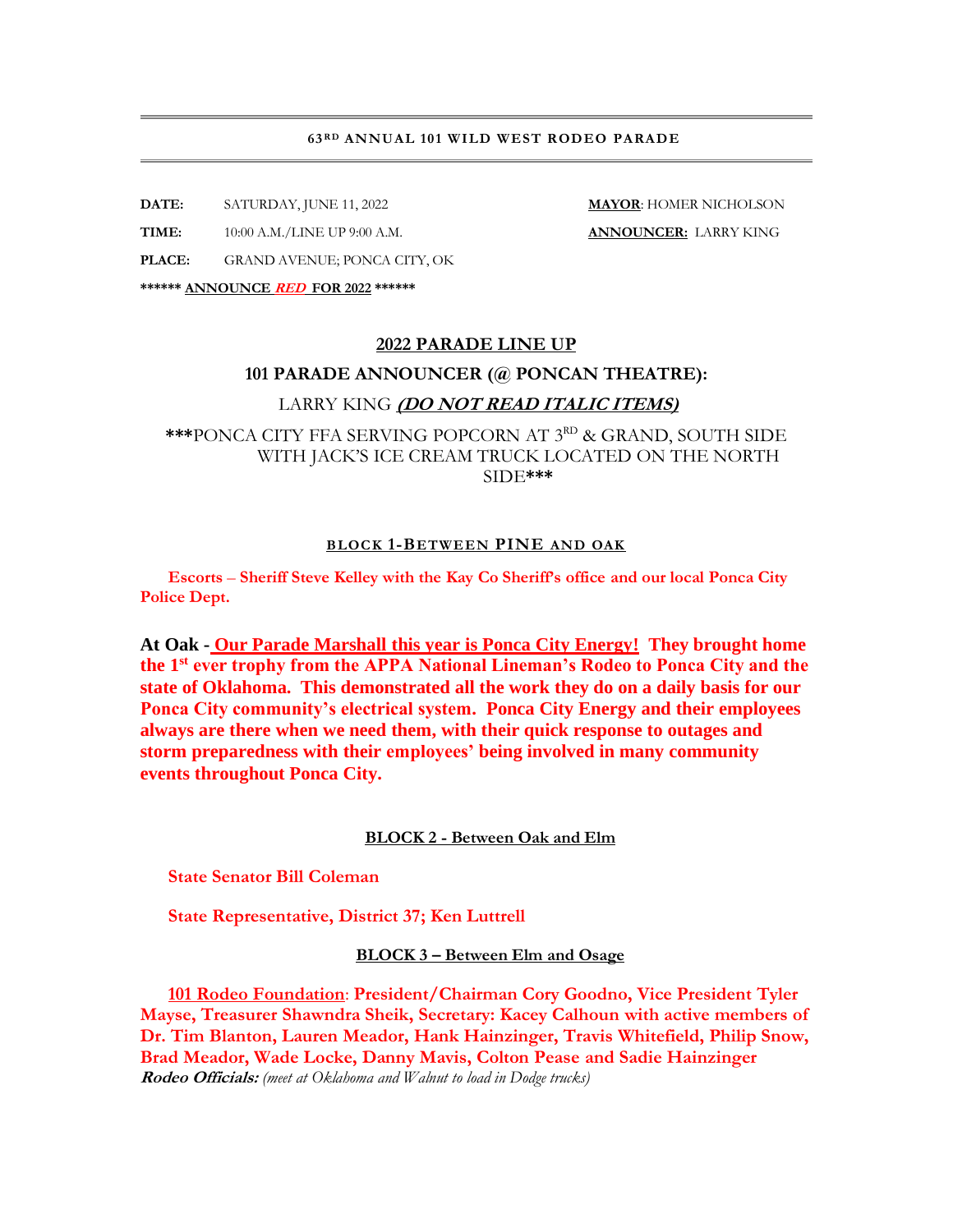**Our Rodeo Clowns with the 2021 PRCA Announcer of the Year, Garrett Yerigan, ride in a truck donated by Bob Hurley Dodge Chrysler Jeep Ram with Barrel Man Justin Rumford, 2021 PRCA Rodeo Clown of the Year for a record 10 straight years and hailing from our hometown, Ponca City. Our Bull Fighters, Nathan Harp and Cody Emerson were both nominated for Bullfighter of the Year in 2021 making for The Greatest Show on Dirt**

### **101 Drill Team**

**Our 2022 Specialty Act is Rider Kisner and Bethany Iles Rodeo Entertainment, as the 101 Rodeo spared no money bringing in the 2020 PRCA Dress Act of the year, 7 X NFR opening act, 4 X World Champion Trick Roper and 2 X World Champion Gun Spinner. He has performed in 15 different countries and specializes in trick roping, gun spinning and whip cracking. Watch him swing that rope as he rides down the Parade route. District Attorney; Brian Hermanson**

#### **Budget Auto Sales**

**Express Clydesdales – Since 1999 the Express Clydesdales of Express Employment Professionals have become an internationally recognized team. They are the World Champion Six and Eight-horse Hitch. This rare hitch of black and white Clydesdales serve as Express Goodwill Ambassadors traveling across North America helping raise funds for Children's Miracle Network Hospitals and other charitable organizations. The Express Clydesdales each wear a handcrafted English leather show harness with silver and chrome trim fitted especially for their position in the hitch. The team is pulling a beautiful hand crafted replica 1880 Abbott Downing Hotel Coach. The coach can seat 24 people and weights over 4,000 pounds and is 12 feet high. Each horse weights an average of 2000 lbs and stands approximately 18 to 20 hands high.** *(Across street from Trout Funeral Home)*

## **BLOCK 4 – Between Osage and Palm (Bridgeway)**

**Budget Towing**

**Girl Scouts of Eastern Oklahoma**

**Freddy's Frozen Custard & Steak burgers**

**Ponca City Varsity Cheerleaders under the direction of head coach, Amie Huster and assistant coach, Kimber Bivins**

**Ponca City JV Cheerleaders under the direction of Kelly Bales**

**Ponca City Junior High Cheerleaders under the direction of Ashton Graham**

**Re-Elect District 3 County Commissioner, John Wilson**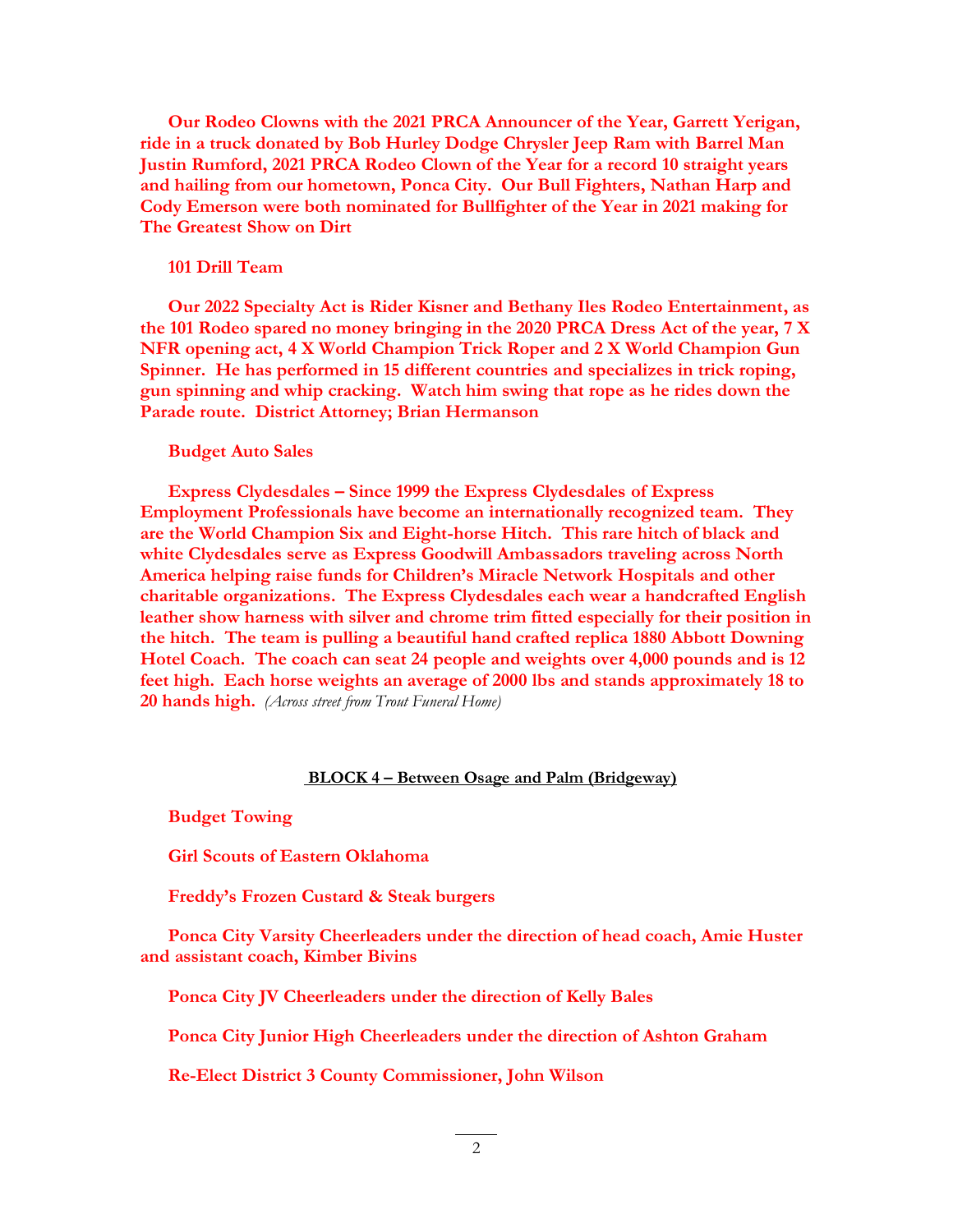**Affordable Dentures & Implants**

**107.9 fm KWLS Radio out of Wichita, KS pulling the large longhorn** 

**Rustic Roots of Lamont, OK**

**Ponca City Noon Lions with KidSight Trailer**

## **BLOCK 5 – Between Palm and Lake**

**Miss Ponca City Princess 2022, Piper Price**

**Po-Hi LadyCat Volleyball**

**Sooner Schooner wagon in memory of Fred Collins, Jr.** 

**Kay County Health Department with the District 3 mobile wellness unit**

**Sterling Broadcasting with the Pizza Hut Country Cruiser from 104.7 The Bull**

**Tonkawa Casino**

**Yee Yee Diesel Pro**

**Heather Cannon Honda**

**1946 Blue Chevy Truck owned by Trent Burke of Blackwell, OK with Outlaw Diesel**

**Hilton Handyman Service LLC** 

**Ponca City Boy Scouts of America**

## **BLOCK 6 – Between Lake and Ash**

**Osage Casino & Hotel of Ponca City is a proud sponsor of the 101 Wild West Rodeo in sponsoring the girls breakaway roping.**

**Shriners**

**Ponca City Veterans Day Parade Committee with the tomb of the Unknown Soldier replica of missing in action from WWII, Korea and Vietnam**

**Kelle Repair & Tire Center driving a Model T**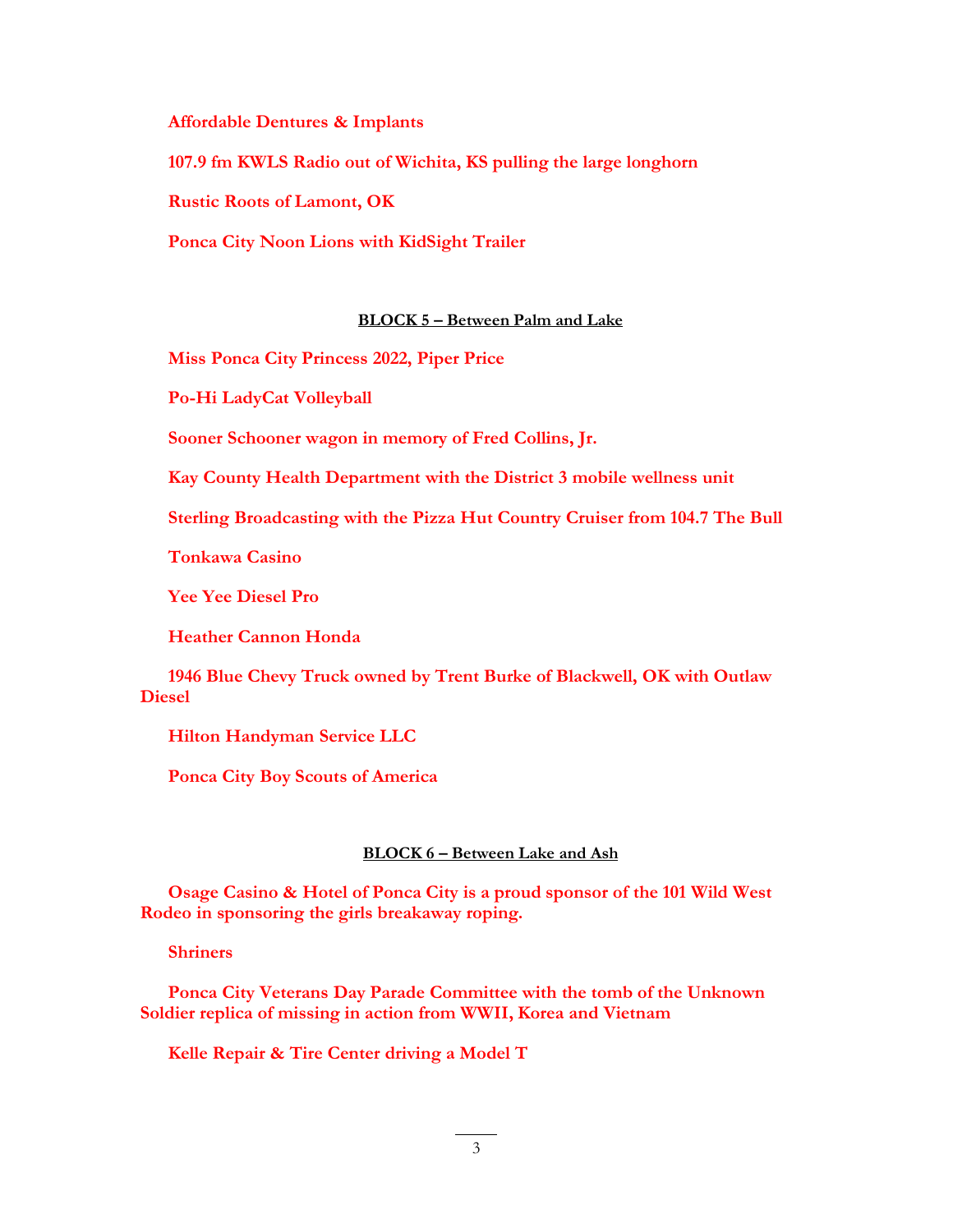**The House FM and The House of Praise 88.7**

**1957 Chevy Maui Blue Dove Gray owned by Jerry & Ronnie Robinson of Tonkawa, OK**

**Ponca City Masonic Lodge**

**Chief Don Bohon's 1964 Galaxy police car driven by Luke Bohon**

**Bob Hurley Dodge Chrysler Jeep Ram** 

**Jake Webster of Deer Creek, OK in his 1923 Dodge Business Coupe**

**Scaled down M1131 Armored Personal, built by Sgt. First Class Randy Dailey** 

**Kay Electric COOP**

# **BLOCK 7 – Between Ash and Birch(Park on South side of Grand)**

**1969 Chevy Camaro driven by Todd & Chastity Blackwell**

**Another classic car reproduction driven by JB Matthews, a 1966 Shelby Cobra**

**1968 Ford Mustang driven by Alex Kramer**

**Dr. Mark Sherwood for Oklahoma Governor**

**The Cherokee Strip BBQ & Chili Cook-off organized by the ladies of Professional's Today sponsored by Stuteville Chevrolet Buick GMC. The Cook-off is held yearly in September at Lake Ponca and benefits Hospice of North Central Oklahoma**

**Fire Department/trucks**: **Ponca City Fire Department**

**Newkirk Fire Department**

**Hospice of North Central Oklahoma**

**Ponca Tribe White Eagle Health Center**